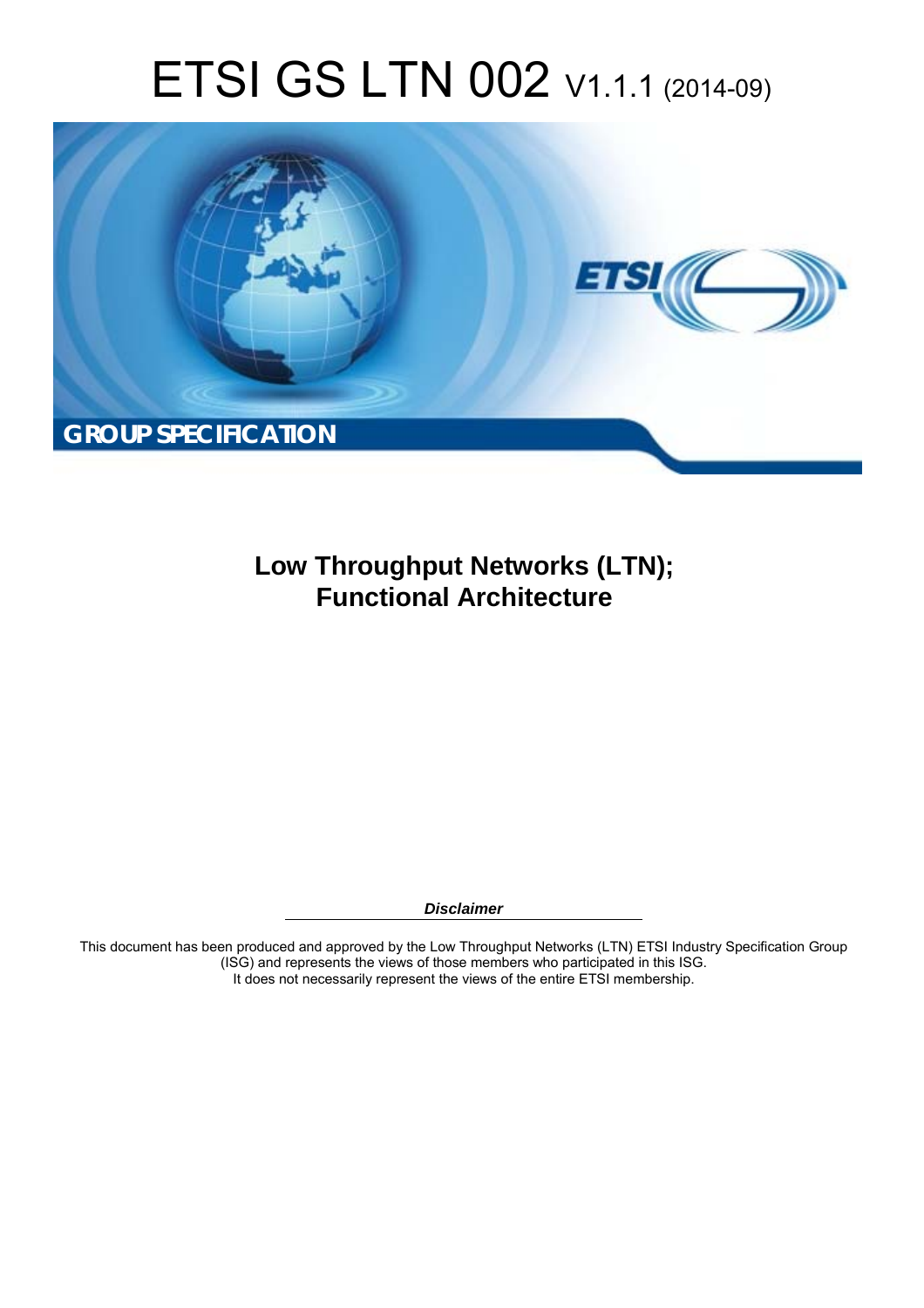Reference DGS/LTN-002

Keywords

IoT, LTN, M2M

#### *ETSI*

#### 650 Route des Lucioles F-06921 Sophia Antipolis Cedex - FRANCE

Tel.: +33 4 92 94 42 00 Fax: +33 4 93 65 47 16

Siret N° 348 623 562 00017 - NAF 742 C Association à but non lucratif enregistrée à la Sous-Préfecture de Grasse (06) N° 7803/88

#### *Important notice*

The present document can be downloaded from: [http://www.etsi.org](http://www.etsi.org/)

The present document may be made available in electronic versions and/or in print. The content of any electronic and/or print versions of the present document shall not be modified without the prior written authorization of ETSI. In case of any existing or perceived difference in contents between such versions and/or in print, the only prevailing document is the print of the Portable Document Format (PDF) version kept on a specific network drive within ETSI Secretariat.

Users of the present document should be aware that the document may be subject to revision or change of status. Information on the current status of this and other ETSI documents is available at <http://portal.etsi.org/tb/status/status.asp>

If you find errors in the present document, please send your comment to one of the following services: [http://portal.etsi.org/chaircor/ETSI\\_support.asp](http://portal.etsi.org/chaircor/ETSI_support.asp)

#### *Copyright Notification*

No part may be reproduced or utilized in any form or by any means, electronic or mechanical, including photocopying and microfilm except as authorized by written permission of ETSI. The content of the PDF version shall not be modified without the written authorization of ETSI.

The copyright and the foregoing restriction extend to reproduction in all media.

© European Telecommunications Standards Institute 2014. All rights reserved.

**DECT**TM, **PLUGTESTS**TM, **UMTS**TM and the ETSI logo are Trade Marks of ETSI registered for the benefit of its Members. **3GPP**TM and **LTE**™ are Trade Marks of ETSI registered for the benefit of its Members and of the 3GPP Organizational Partners.

**GSM**® and the GSM logo are Trade Marks registered and owned by the GSM Association.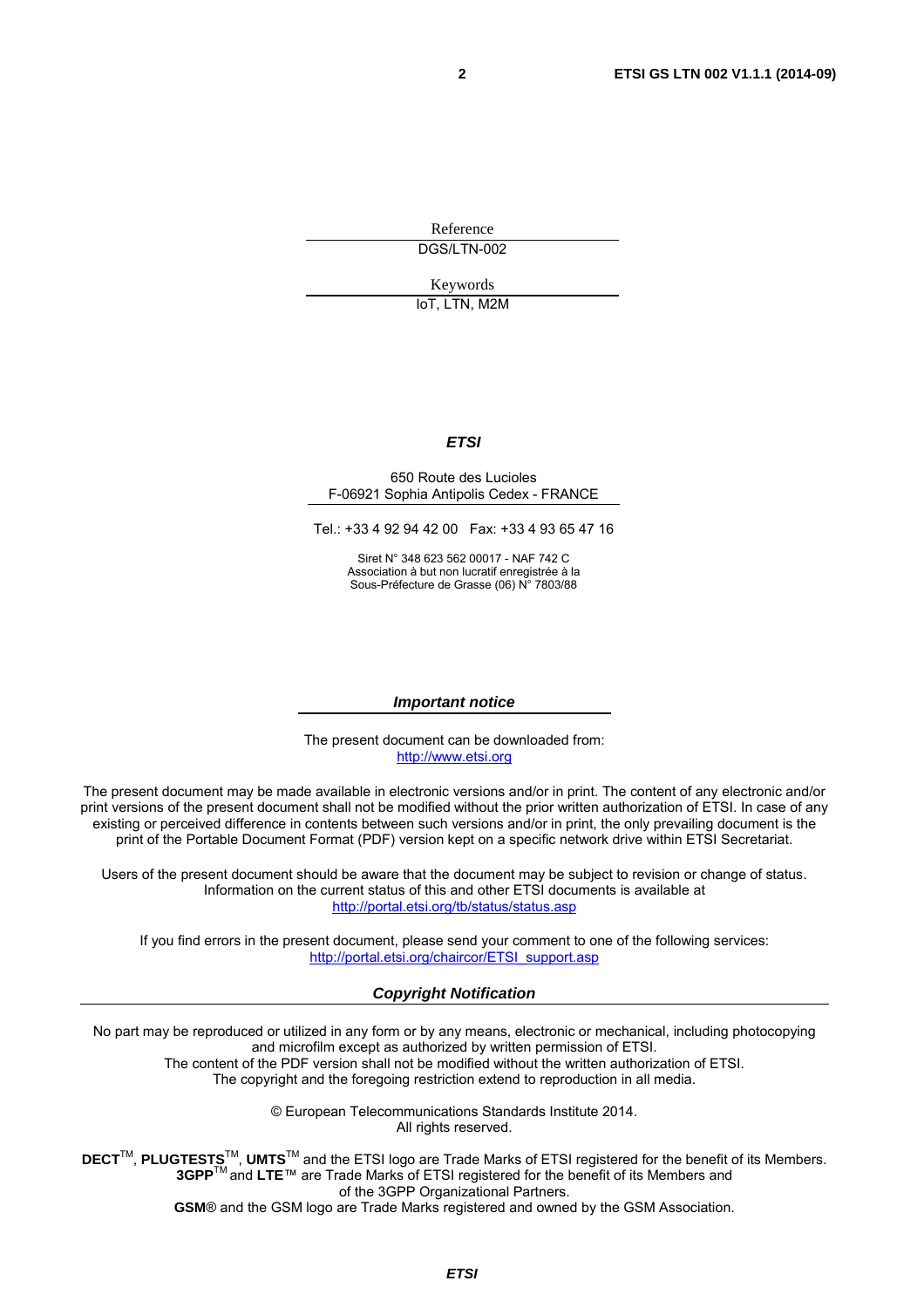# Contents

| 1                             |                               |  |  |  |
|-------------------------------|-------------------------------|--|--|--|
| 2                             |                               |  |  |  |
| 2.1                           |                               |  |  |  |
| 2.2                           |                               |  |  |  |
| 3                             |                               |  |  |  |
| 3.1                           |                               |  |  |  |
| 3.2                           |                               |  |  |  |
| $\overline{4}$                |                               |  |  |  |
| 5                             |                               |  |  |  |
|                               |                               |  |  |  |
| 6<br>6.1                      |                               |  |  |  |
| 6.2                           |                               |  |  |  |
|                               |                               |  |  |  |
| 7<br>7.1                      |                               |  |  |  |
| 7.1.1                         |                               |  |  |  |
| 7.2                           |                               |  |  |  |
| 7.3                           |                               |  |  |  |
| 7.3.1                         |                               |  |  |  |
| 7.3.2                         |                               |  |  |  |
| 7.3.3<br>7.3.4                |                               |  |  |  |
| 7.3.4.1                       |                               |  |  |  |
| 7.3.4.2                       |                               |  |  |  |
| 7.4                           |                               |  |  |  |
| 8                             |                               |  |  |  |
| 8.1                           |                               |  |  |  |
| 8.2                           |                               |  |  |  |
| 8.3                           |                               |  |  |  |
| 8.4                           |                               |  |  |  |
| 8.5                           |                               |  |  |  |
| 8.6                           |                               |  |  |  |
| 8.7                           |                               |  |  |  |
| 8.8                           |                               |  |  |  |
| 8.9                           |                               |  |  |  |
| 9                             |                               |  |  |  |
| <b>Annex A (informative):</b> |                               |  |  |  |
|                               | <b>Annex B</b> (informative): |  |  |  |
|                               |                               |  |  |  |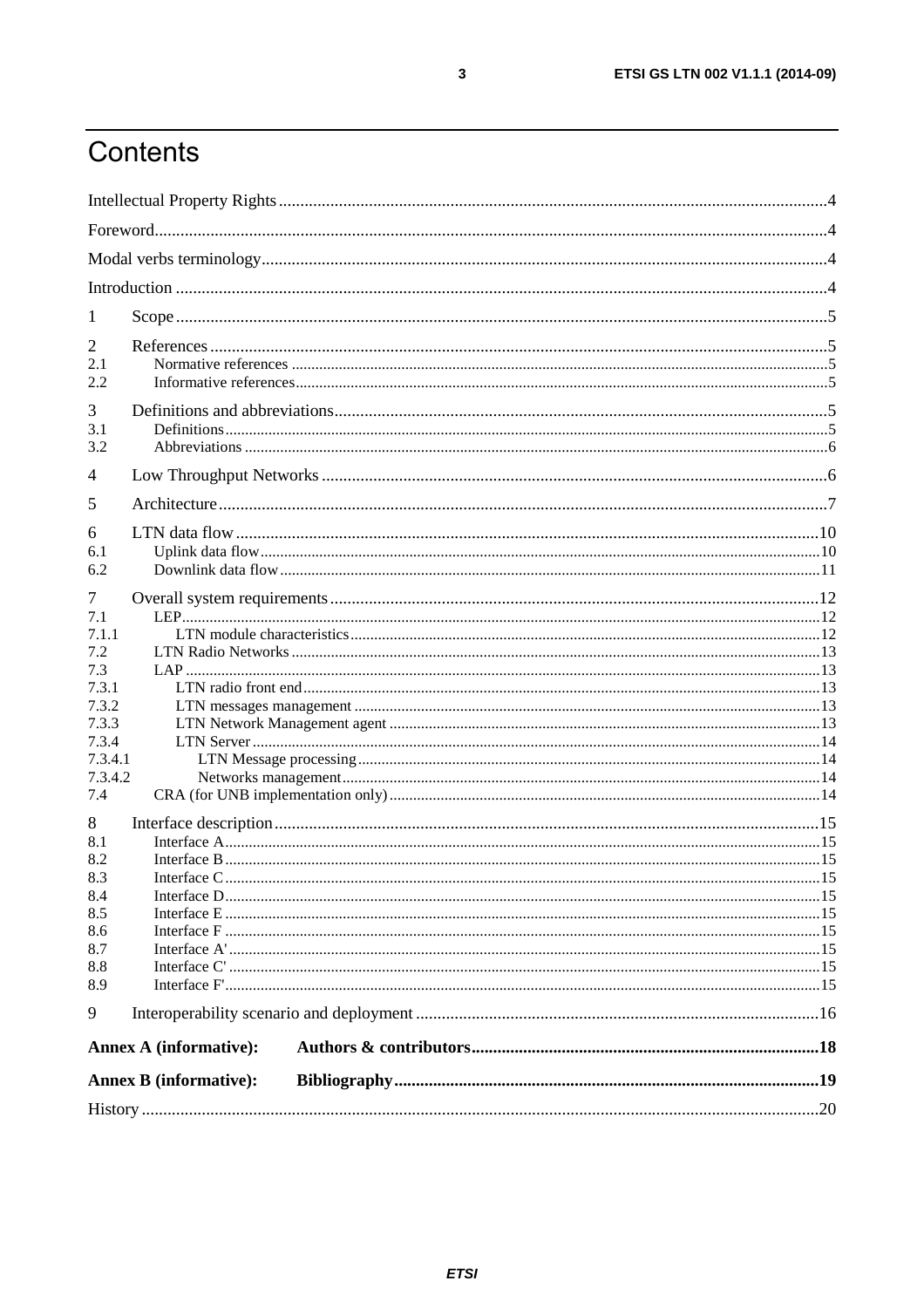### <span id="page-3-0"></span>Intellectual Property Rights

IPRs essential or potentially essential to the present document may have been declared to ETSI. The information pertaining to these essential IPRs, if any, is publicly available for **ETSI members and non-members**, and can be found in ETSI SR 000 314: *"Intellectual Property Rights (IPRs); Essential, or potentially Essential, IPRs notified to ETSI in respect of ETSI standards"*, which is available from the ETSI Secretariat. Latest updates are available on the ETSI Web server ([http://ipr.etsi.org\)](http://webapp.etsi.org/IPR/home.asp).

Pursuant to the ETSI IPR Policy, no investigation, including IPR searches, has been carried out by ETSI. No guarantee can be given as to the existence of other IPRs not referenced in ETSI SR 000 314 (or the updates on the ETSI Web server) which are, or may be, or may become, essential to the present document.

### Foreword

This Group Specification (GS) has been produced by ETSI Industry Specification Group (ISG) Low Throughput Networks (LTN).

### Modal verbs terminology

In the present document "**shall**", "**shall not**", "**should**", "**should not**", "**may**", "**may not**", "**need**", "**need not**", "**will**", "**will not**", "**can**" and "**cannot**" are to be interpreted as described in clause 3.2 of the [ETSI Drafting Rules](http://portal.etsi.org/Help/editHelp!/Howtostart/ETSIDraftingRules.aspx) (Verbal forms for the expression of provisions).

"**must**" and "**must not**" are **NOT** allowed in ETSI deliverables except when used in direct citation.

### Introduction

Low Throughput Network (LTN) is a technology of wide area wireless network with specific characteristics compared to existing radio networks.

LTN enables long range data transportation (distances up to 40 km in open field) and has the capacity to communicate with underground equipment, using minimal power consumption.

Furthermore, the low throughput transmission combined with advanced signal processing provides effective protection against interference. As a consequence, LTN is particularly well adapted for low throughput machine to machine (M2M) traffic where latency may be low.

LTN can be applied to autonomous battery operated M2M devices that sends only a few bytes per day, week or month.

LTN networks can cooperate with cellular networks addressing use cases where redundancy, complementary or alternative connectivity is suitable.

The elements provided in the present document are intended to identify potential areas of standardization to ensure interoperability and provide guidelines for device, modem and software solutions for vendors, integrators and operators.

The present document is intended for an audience with a technical perspective, whereas the use case document GS LTN 001 [\[1\]](#page-4-0) addresses a business-oriented view on LTN.

Clause 5 describes the LTN architecture.

Clause 6 deals with uplink and downlink data flows.

Clause 7 describes the overall system requirements.

Clause 8 describes the various LTN interfaces.

Clause 9 deals with interoperability in LTN.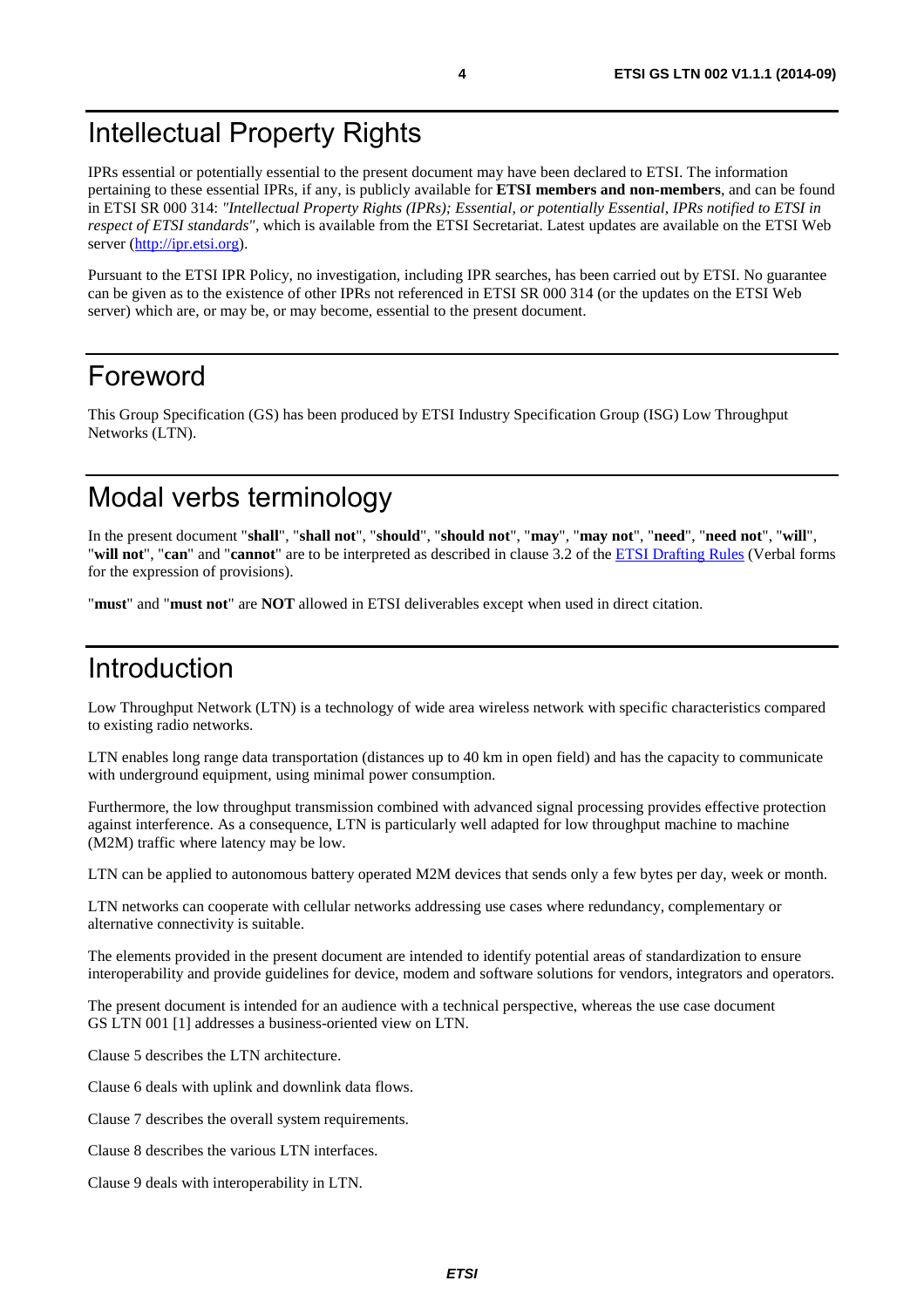### <span id="page-4-0"></span>1 Scope

The present document aims to:

- describe the characteristics of the architecture of a Low Throughput Network;
- illustrate the applicability of LTN in industrial communication;
- highlight the specificity of LTN deployment.

### 2 References

References are either specific (identified by date of publication and/or edition number or version number) or non-specific. For specific references, only the cited version applies. For non-specific references, the latest version of the referenced document (including any amendments) applies.

Referenced documents which are not found to be publicly available in the expected location might be found at [http://docbox.etsi.org/Reference.](http://docbox.etsi.org/Reference)

NOTE: While any hyperlinks included in this clause were valid at the time of publication, ETSI cannot guarantee their long term validity.

#### 2.1 Normative references

The following referenced documents are necessary for the application of the present document.

[1] ETSI GS LTN 001: "Low Throughput Networks (LTN); Use Cases for Low Throughput Networks".

### 2.2 Informative references

The following referenced documents are not necessary for the application of the present document but they assist the user with regard to a particular subject area.

- [i.1] Recommendation ITU-T I.113: "Vocabulary of terms for broadband aspects of ISDN".
- [i.2] ETSI TS 127 007 (V11.8.0): "Digital cellular telecommunications system (Phase 2+); Universal Mobile Telecommunications System (UMTS); LTE; AT command set for User Equipment (UE) (3GPP TS 27.007 version 11.8.0 Release 11)".
- [i.3] ETSI TS 102 921: "Machine-to-Machine communications (M2M); mIa, dIa and mId interfaces".
- [i.4] TIA-232-F: "Interface Between Data Terminal Equipment and Data Circuit- Terminating Equipment Employing Serial Binary Data Interchange".
- [i.5] NXP : UM102014: "I<sup>2</sup>C bus Specification and user manual".

### 3 Definitions and abbreviations

#### 3.1 Definitions

For the purposes of the present document, the following terms and definitions apply:

**average daily throughput:** average daily data volume per LTN Object

**backend systems:** information system that runs applications and back-office features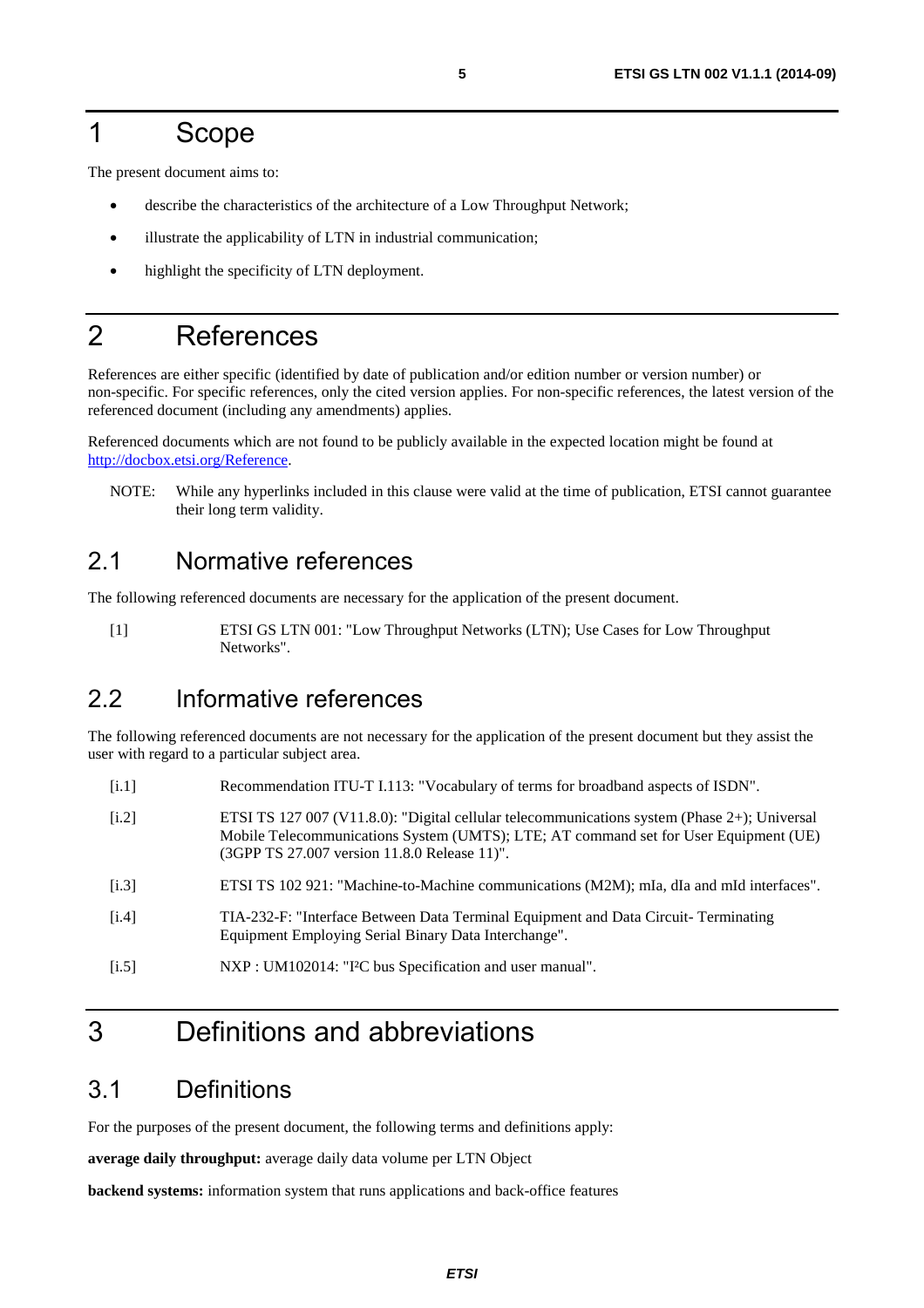<span id="page-5-0"></span>**bearers:** information transmission path of defined capacity, delay and bit error rate

**collaborative reception:** ability to receive the signal of an LTN object by multiple antennas and LAP located on different locations

**collected data:** data coming from the application (e.g. index value) and coming from the LEP modem itself (battery level, T°C, etc.)

**instantaneous throughput:** raw data rate per frame per LEP

**interface specification:** document that defines the requirements for interoperability between architecture blocks

**payload:** part of a data stream representing the user information

**throughput:** parameter describing service speed

NOTE: The number of data bits successfully transferred in one direction between specified reference points per unit time (see [[i.1\]](#page-4-0)).

#### 3.2 Abbreviations

For the purposes of the present document, the following abbreviations apply:

| <b>ADSL</b> | Asymetric Digital Subscriber Line        |
|-------------|------------------------------------------|
| <b>API</b>  | <b>Application Programming Interface</b> |
| AT          | Attention                                |
| <b>BSS</b>  | <b>Business Support System</b>           |
| <b>CRA</b>  | <b>Central Registration Authority</b>    |
| <b>CRC</b>  | Cyclic Redundancy Check                  |
| <b>GSM</b>  | Global Mobile System                     |
| <b>IP</b>   | Internet Protocol                        |
| <b>IS</b>   | <b>Information System</b>                |
| LAP         | <b>LTN</b> Access Point                  |
| <b>LEP</b>  | <b>LTN End Point</b>                     |
| <b>LTN</b>  | Low Throughput Network                   |
| <b>NID</b>  | <b>UNB Node Identifier</b>               |
| NM          | Network Management                       |
| OSS         | <b>Operation Support System</b>          |
| <b>OSSS</b> | Orthogonal Sequence Spread Spectrum      |
| <b>PAC</b>  | Porting Authorization Code               |
| <b>SAS</b>  | Service As Software                      |
| <b>SIM</b>  | <b>Subscriber Identity Module</b>        |
| <b>SPI</b>  | Serial Physical Interface                |
| <b>UNB</b>  | <b>Ultra Narrow Band</b>                 |
| WAN         | Wide Area Network                        |

# 4 Low Throughput Networks

Wireless machine to machine (M2M) is currently using either GSM networks or proprietary radio networks. A number of M2M use cases require long battery life and long range coverage while using small payload and limited throughput. LTN overcomes classical radio network limitation and complexity by optimizing the power consumption and the link budget.

This kind of networks is mainly dedicated for user data collection but can also provide bidirectional features such as acknowledge mechanism and Geo-localization.

The LTN has an optimized link budget and connexion less access scheme, suitable for battery-operated LEP. The LTN high link budget allows also extended coverage range.

Initial manufacturing embeds LEP's credentials that enable plug and play implementation for the end users.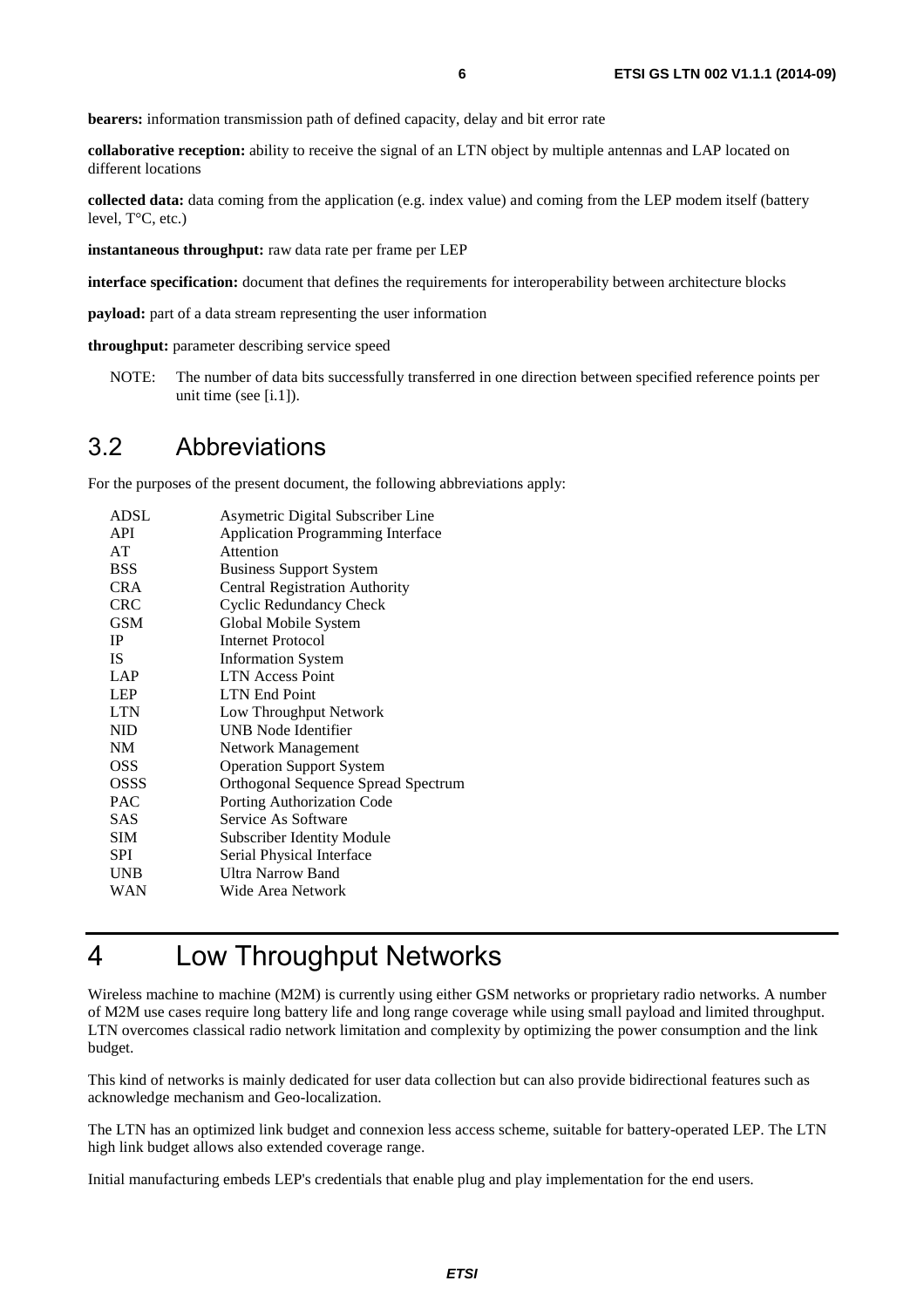<span id="page-6-0"></span>LTN typical properties are:

- A throughput around 200 Bytes per day (typical) to 5 kBytes per day (maximum).
- A Payload size of 12 Bytes (maximum 255 Bytes).
- Instantaneous Throughput: 10-1 000 bit/s (50 kbit/s maximum) peak with technology that allow an adaptive throughput correlate to the link budget.
- Ability to handle up to 10 connected objects per inhabitant.
- Ability to provide security functions between the LTN Object and application provider platform: e.g. spoofing anti theft, tempering, rolling code, etc.

Figure 1 illustrates a comparison between classical radio technologies and LTN in terms of range, throughput and radiated power.



**Figure 1: Energy & throughput range comparison** 

### 5 Architecture

A LTN Network is composed of:

- An object with LTN modem running LTN radio protocol
- Radio base stations (LAP) for reception and transmission of LTN radio packets
- LTN Server to:
	- store and forward application data
	- manage the network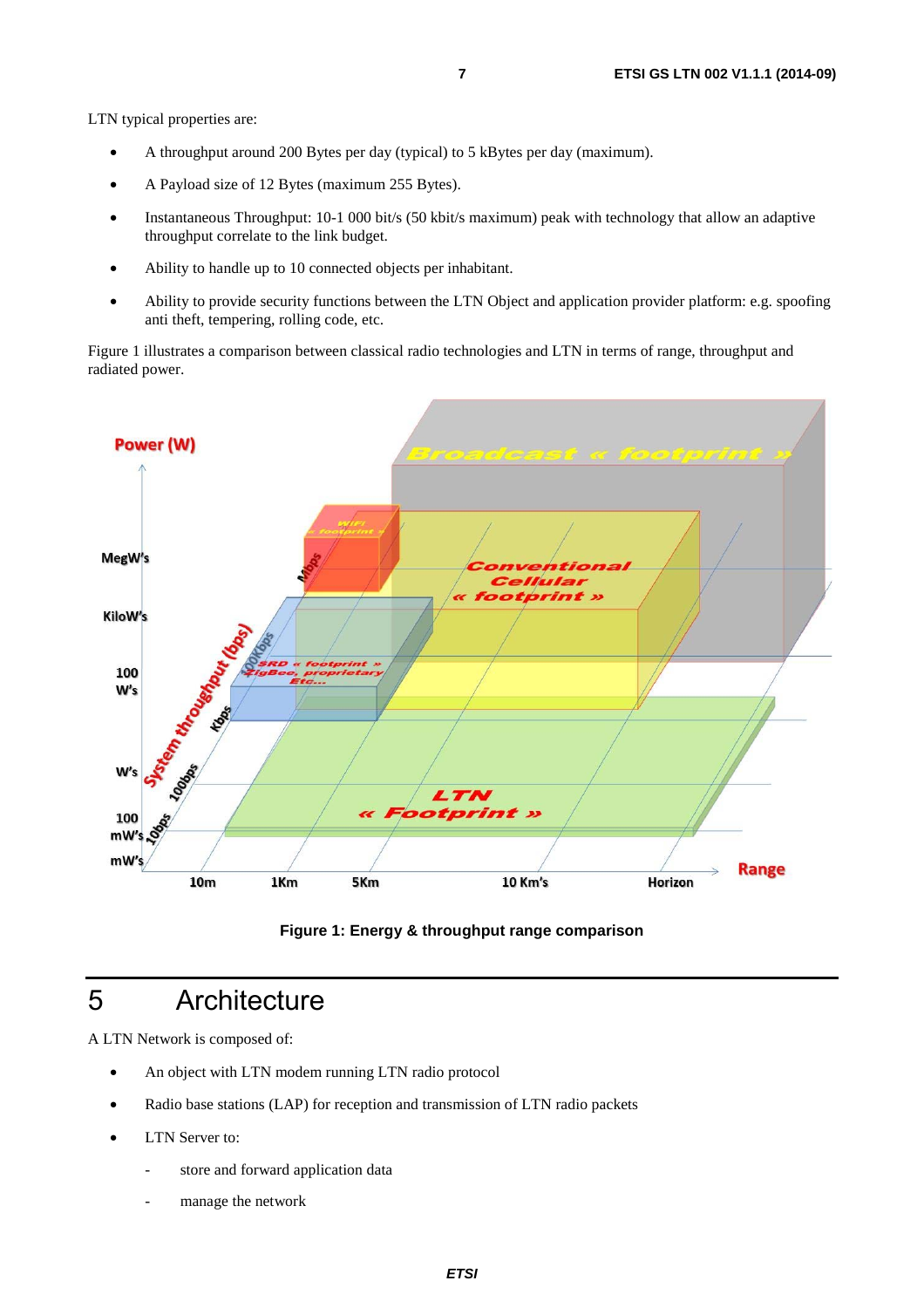- CRA server for safe managing identification codes of devices and base stations
- An OSS/BSS or application server in order to manage network and user messages

LTN network deployment shall be done with overlapping LAP coverage on the same frequency band in order to have cooperative reception of LEP messages.

The interfaces will be described below, and except for interface A, all interfaces are based on IP protocols with various physical bearers (see figure 2).

LTN entities implement functionalities that are LTN specific or common in cellular radio networks (see figure 3).



**Figure 2: Overall architecture of LTN**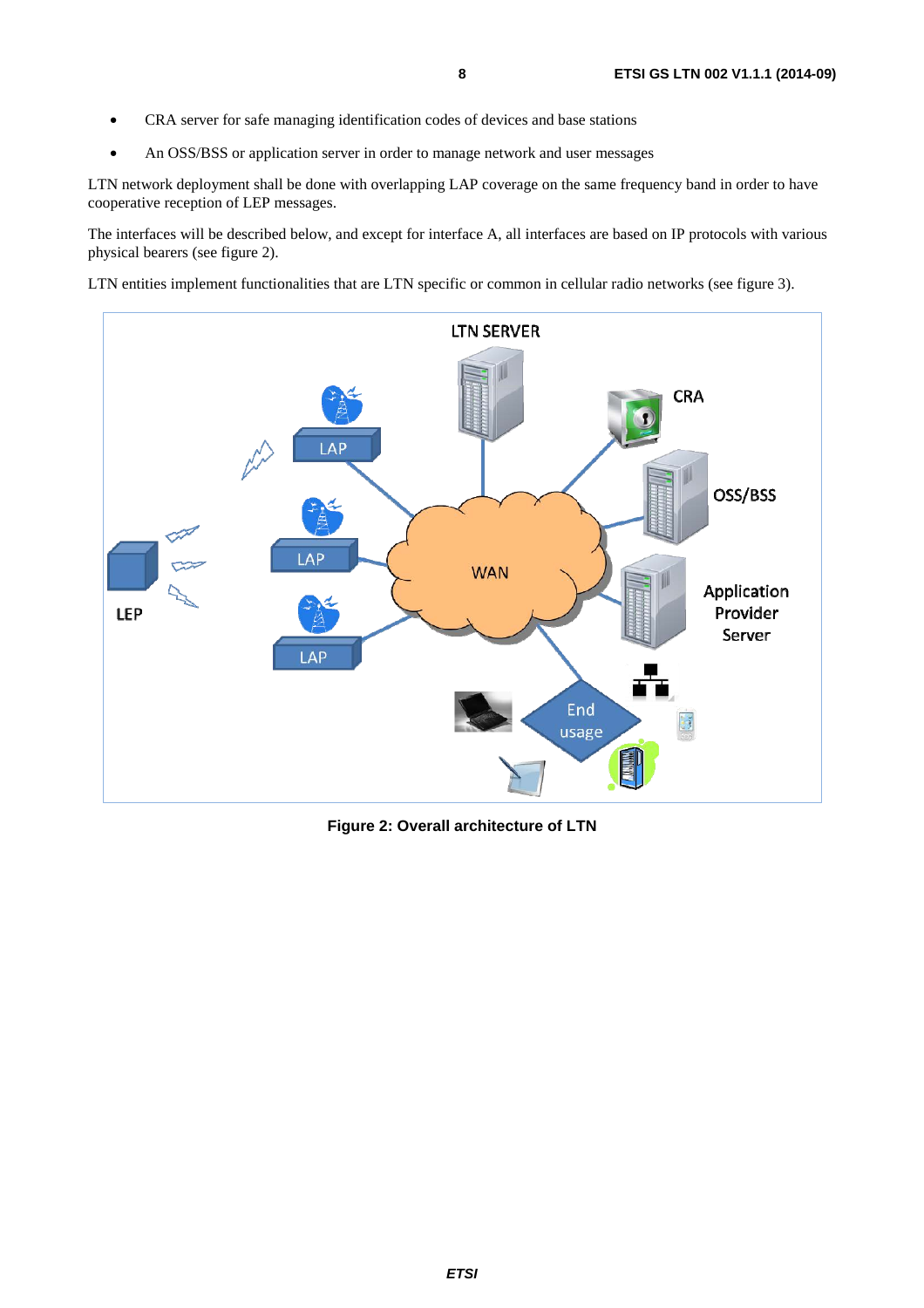

**Figure 3: Main interfaces in LTN**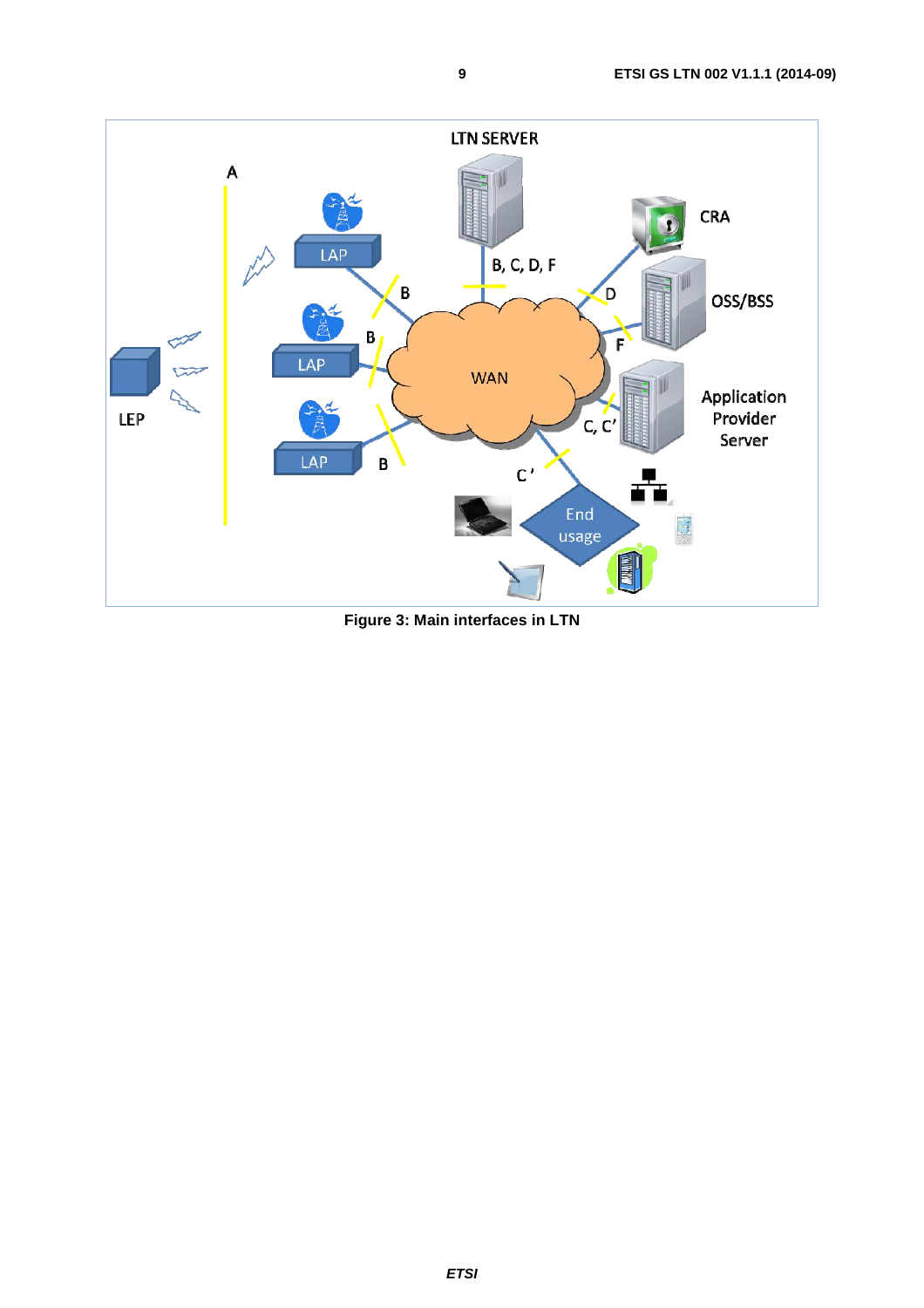<span id="page-9-0"></span>

**Figure 4: LTN functional architecture** 

# 6 LTN data flow

### 6.1 Uplink data flow

A LEP with or without prior synchronization sends radio packets that shall be received by one or several LAPs.

Each LAP receiving the radio packet, verifies the message consistency and forwards it through a secured IP link to a LTN server.

The server will deduplicate messages coming from several base stations, check authentication authorization and accounting and make it available to the application provider server.

The messages can be pushed or pulled to the application sever through standard API (see figure 5).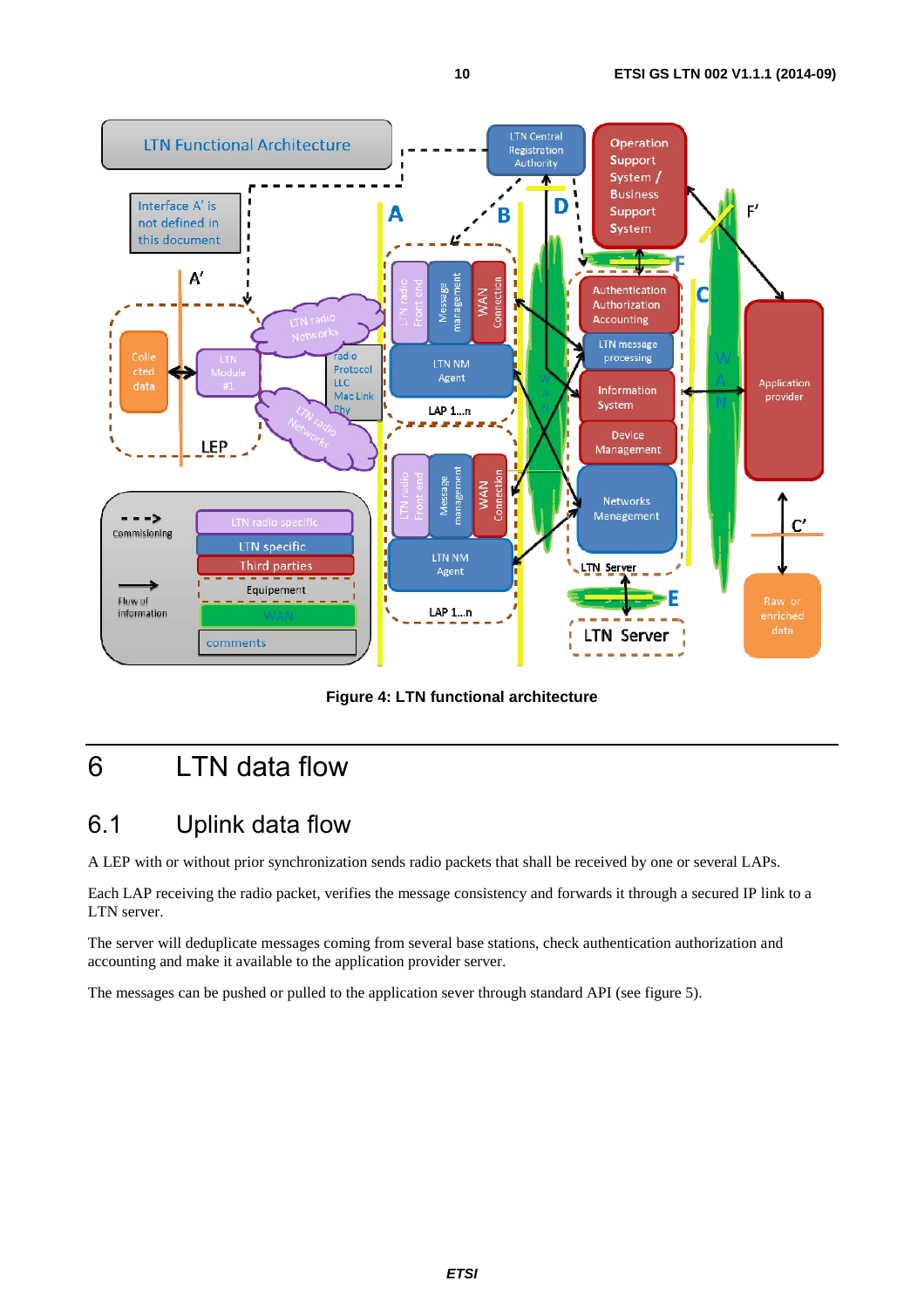<span id="page-10-0"></span>

**Figure 5: Uplink data flow** 

### 6.2 Downlink data flow

Downlink transmissions are available in LTN systems, even if LTN is designed mainly for uplink transmissions as stated in use cases document (GS LTN 001 [[1\]](#page-4-0)).

When a downlink message is requested, the application server sends a downlink message request to the LTN server. The LTN server forwards the downlink message to the most appropriate LAP which transmits it to the LEP (see figure 6).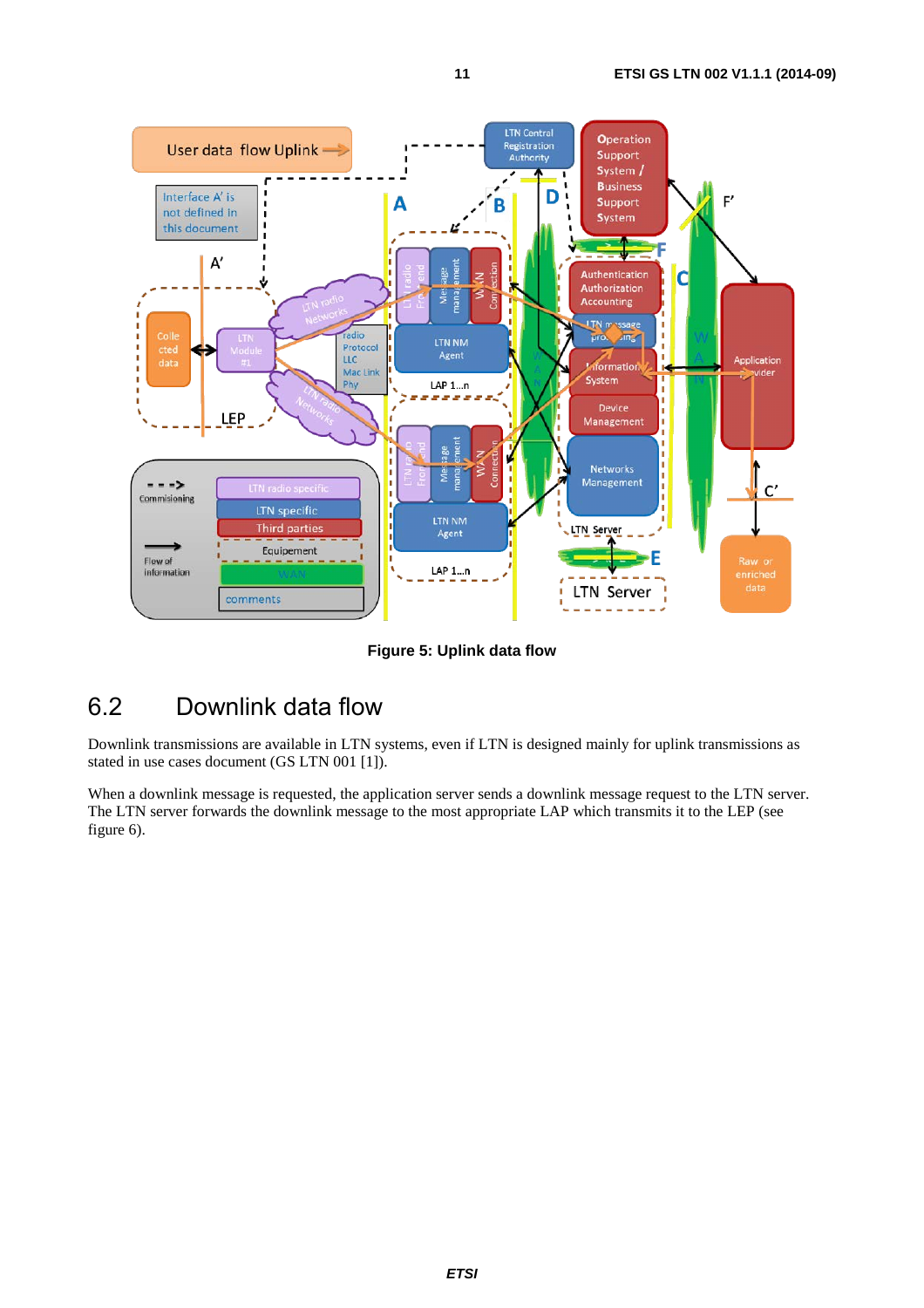<span id="page-11-0"></span>

**Figure 6: Downlink data flow** 

# 7 Overall system requirements

### 7.1 LEP

The device is made of two functional parts, a data collector and a LTN module. The interface between these two modules is out of scope of the present document but it is recommended to be compatible with the AT Command standard [[i.2\]](#page-4-0) other serial link such as SPI bus RS232 [[i.4\]](#page-4-0), I2C [[i.5\]](#page-4-0) or equivalent.

### 7.1.1 LTN module characteristics

This module collects data from the data collector and implements the radio interface. Its key characteristics are:

- UNB and OSSS (radio technologies described in the following clauses).
- LTN modem is only commissioned during the manufacturing process.
- No other operation is required to operate the modem (e.g. SIM card introduction).
- Each modem has a unique identifier.
- The LTN module can work without any preliminary network synchronization allowing very low power consumption.
- The LTN module can send and receive information.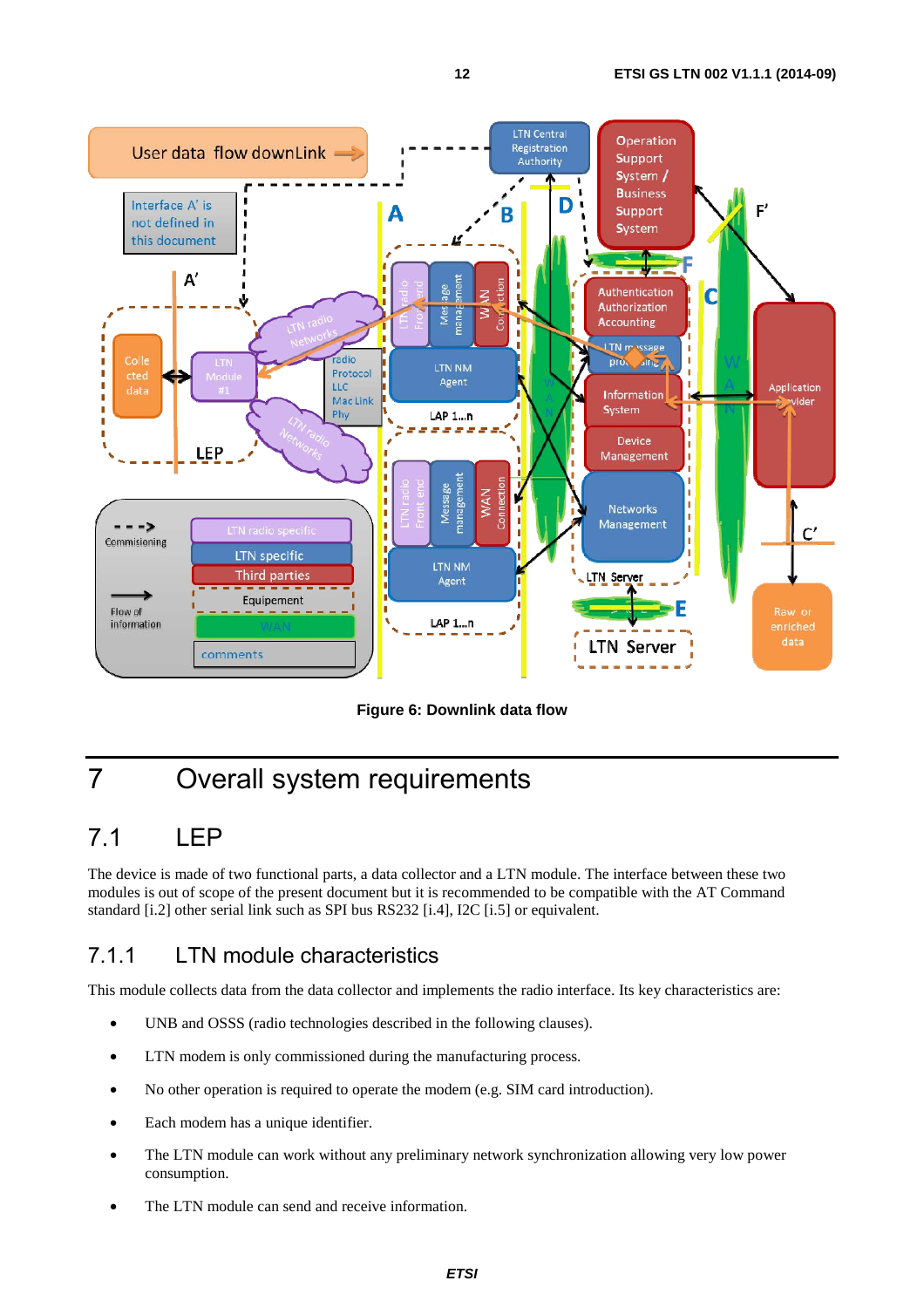<span id="page-12-0"></span>• In some implementations, encryption keys, and radio parameters can be dynamically changed.

### 7.2 LTN Radio Networks

Two technologies are available based on UNB and OSSS modulation. Each emitted signal is supposed to be received by several LAPs (cooperative reception). This feature improves significantly reception quality even though modules are not synchronized.(see figure 7).



**Figure 7: Principle of cooperative reception** 

### 7.3 LAP

#### 7.3.1 LTN radio front end

The radio front end monitors a defined spectrum which detects and demodulates one or more simultaneous messages. Messages integrity is checked by adequate means (CRC, Hash) and transfers the decapsulated messages (plus indicators) to the LTN message management.

As far as down-link is concerned, the radio front end comprises a transmitter (duplexed or not) which can handle transmission of one or multiple messages.

#### 7.3.2 LTN messages management

The LTN messages management checks: format, integrity, timestamps, stores (if required) received messages, and forwards them to the WAN connection.

Downlinks slot times are calculated within the LTN server and the actual time synchronization is implemented by this functional block.

Periodic beacon or broadcast transmission are implemented by this block.

#### 7.3.3 LTN Network Management agent

The network management agent implements the monitoring and configuration function of the LAP such as spectrum monitoring, radio configuration, hardware and software status, remote software upgrade, and all services running on the LAP.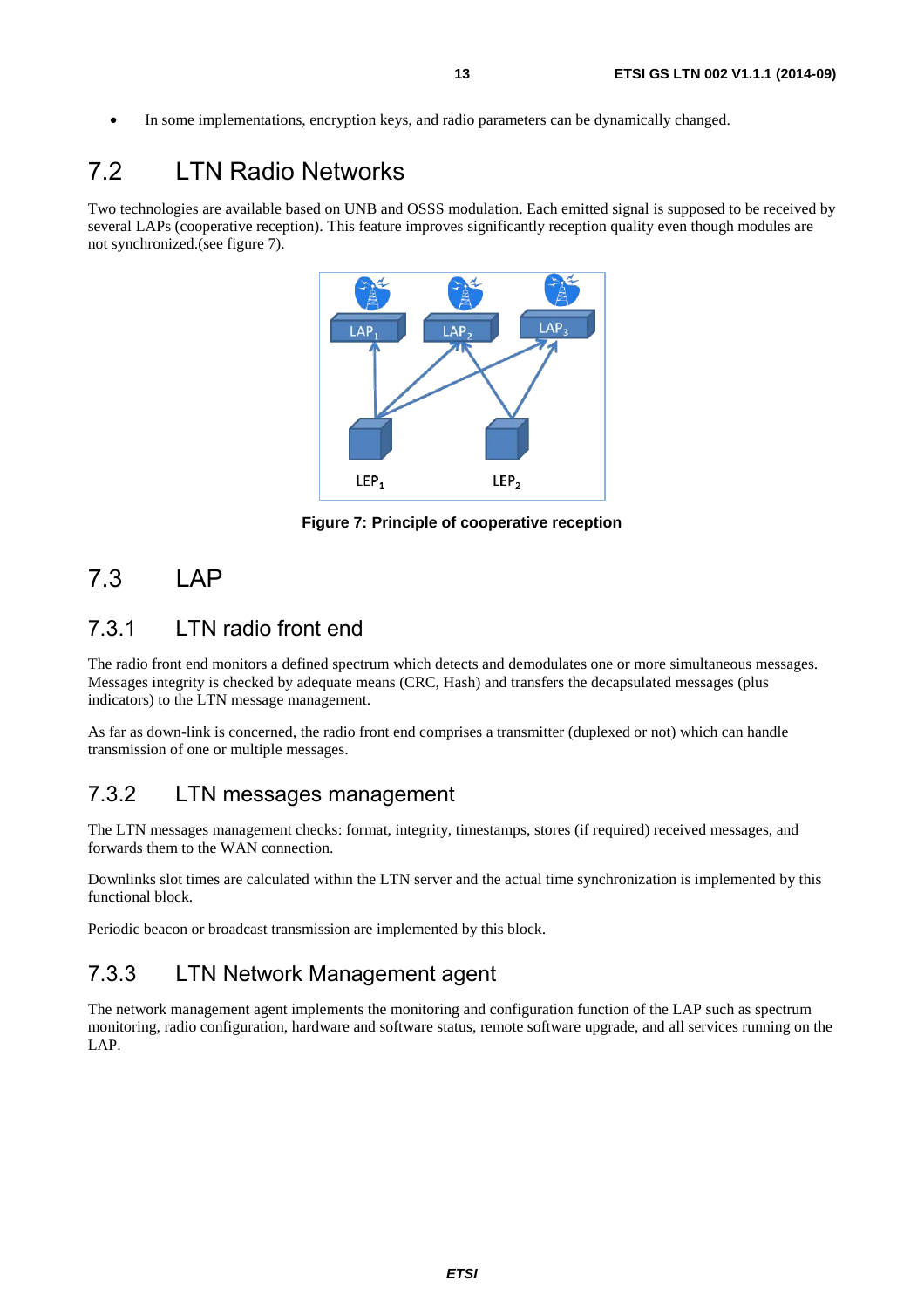#### <span id="page-13-0"></span>7.3.4 LTN Server

#### 7.3.4.1 LTN Message processing

This functional block performs the following features:

- Message deduplication for cooperative reception (see clause 7.2)
- Message Authentication, Authorization and Accounting
- Message forwarding (once authenticated) to the Information System
- Manages and stores the LEP traffic history database
- Computes localization of LEP

#### Optionally:

- Manages end device radio configuration (e.g. data rate, transmit power, channel allocation)
- Generates end device acknowledgement if required (end device to LTN server message delivery confirmation)
- Updates downlink route and schedule downlink multicast
- Collects data for network management

#### 7.3.4.2 Networks management

This functional block implements the following features:

- LAP authentication
- Manage and monitor LAP connectivity over WAN
- Monitor the radio spectrum
- LAP components status monitoring
- Manage software upload

All data are sent to the OSS system for display, command and control of the network.

### 7.4 CRA (for UNB implementation only)

The main feature of the Central Registration Authority (CRA) block is to ensure the unique identifier for each LTN module and to provide secret keys to manufacturers.

Secondary features are:

- Allocate and maintain the range of NID for LEP manufacturers
- Generate secrete keys
- Generate PAC
- Check PAC validity upon OSS/BSS request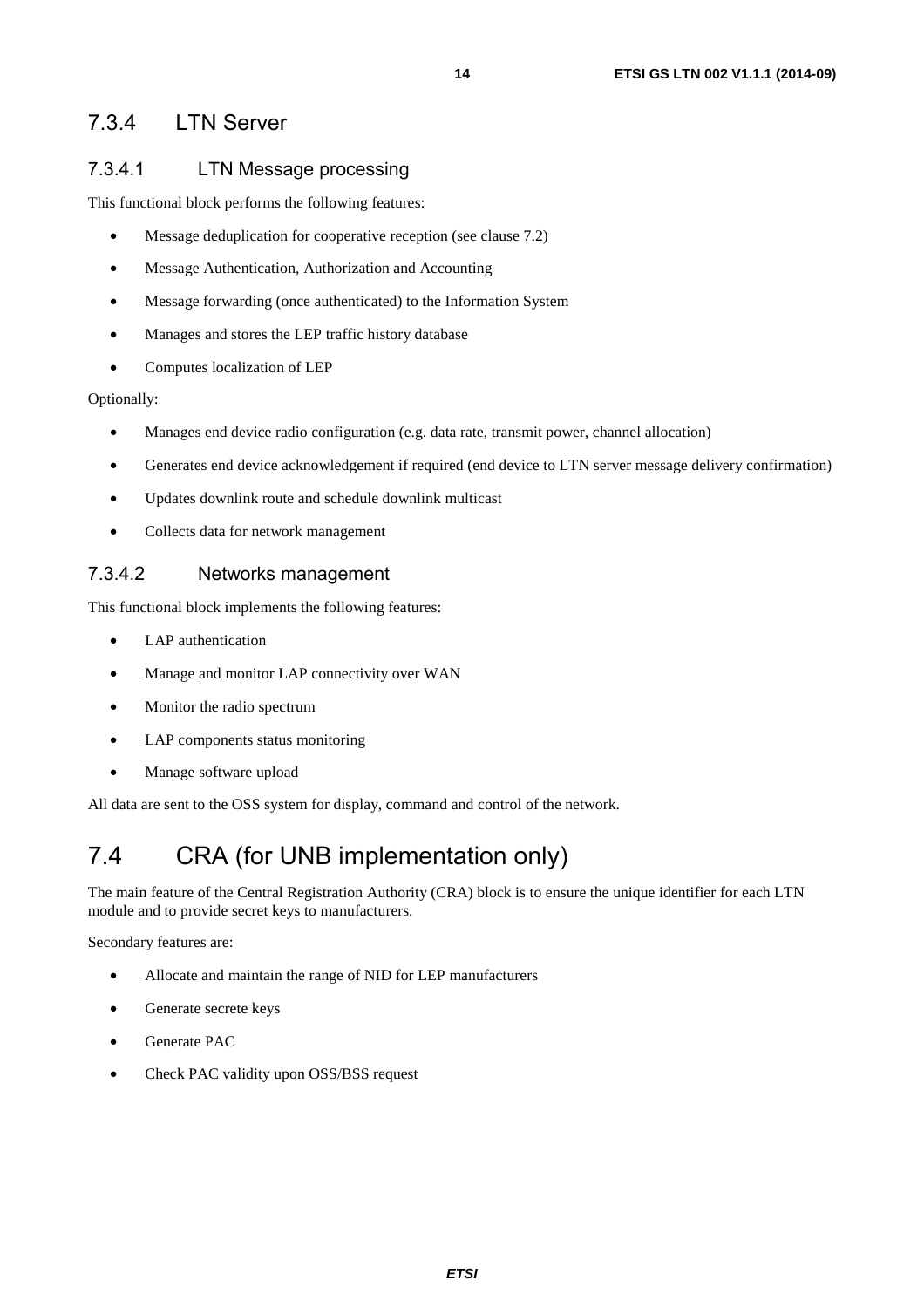### <span id="page-14-0"></span>8 Interface description

Except for interface A which is an air interface, all interfaces use the Internet Protocol Standards, therefore WAN connections should use secure links.

### 8.1 Interface A

Interface A is the air interface of LTN using two radio technologies UNB and OSSS. A detailed description is available in the document "LTN Protocols and Interfaces" [[1\]](#page-4-0).

#### 8.2 Interface B

Interface B is the interface between the LAPs and the LTN servers. This interface uses common IP based WAN such as ADSL, optical fiber, terrestrial microwaves links or satellite.

### 8.3 Interface C

Interface C is between the LTN server and the application provider, it is based on Internet Protocols Standards.

It is similar to dIa interface defined in smart M2M architecture [[i.3\]](#page-4-0).

### 8.4 Interface D

Interface D is between the LTN Central Registration Authority and the LTN servers, it is based on the Internet Protocol Standards.

#### 8.5 Interface E

Interface E is between several LTN servers, based also on Internet Protocol standards and allow data exchange between several LTN servers in case of roaming.

### 8.6 Interface F

Interface F is between the LTN servers and the OSS/BSS servers. Based on Internet Protocols standards, it allows exchange of data related to registration and or network status.

### 8.7 Interface A'

The definition of this interface is out of scope of the present document. It is the interface inside the LEP between the data collection system and the LTN Module. Interface A' should be implemented with AT commands over a serial link.

#### 8.8 Interface C'

The definition of this interface is out of scope of the present document. It is the end user interface provided by the application provider.

#### 8.9 Interface F'

The definition of this interface is out of scope of the present document. It is the interface between the application provider and the OSS/BSS Server dedicated to the management of the LEP registration and/or the Networks status. It is based on Internet Protocol standards.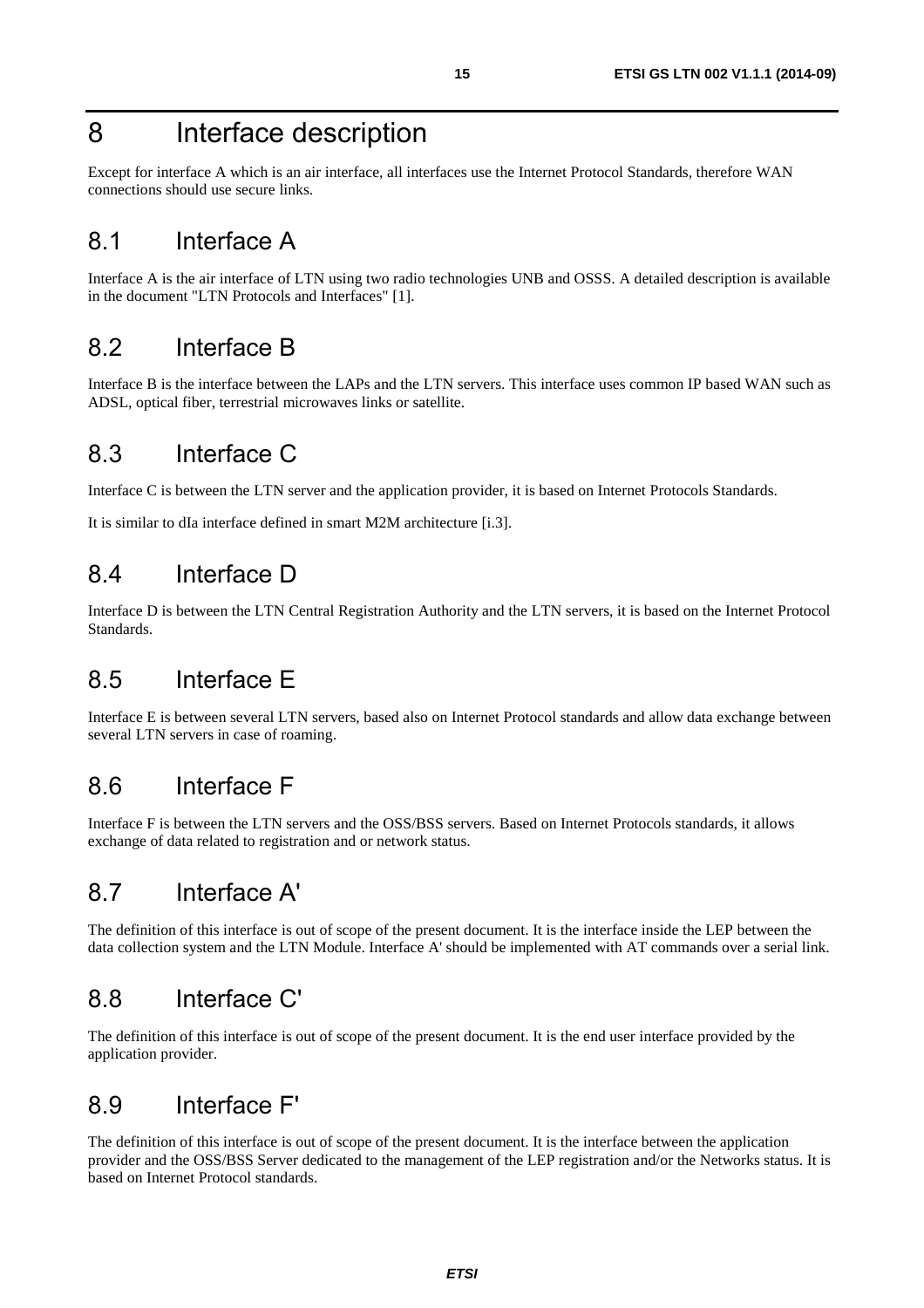# <span id="page-15-0"></span>9 Interoperability scenario and deployment

Three levels of interoperability are already defined:

• Interoperability A1: A LEP can embed two LTN modules (UNB, OSSS) it allows to communicate with all LTN access available



**Figure 8: A1 interoperability** 

• Interoperability A2: A LAP can embed two LTN radio front ends (UNB, OSSS). This LAP can receive and transmit the messages coming from two LTN technologies



**Figure 9: A2 interoperability**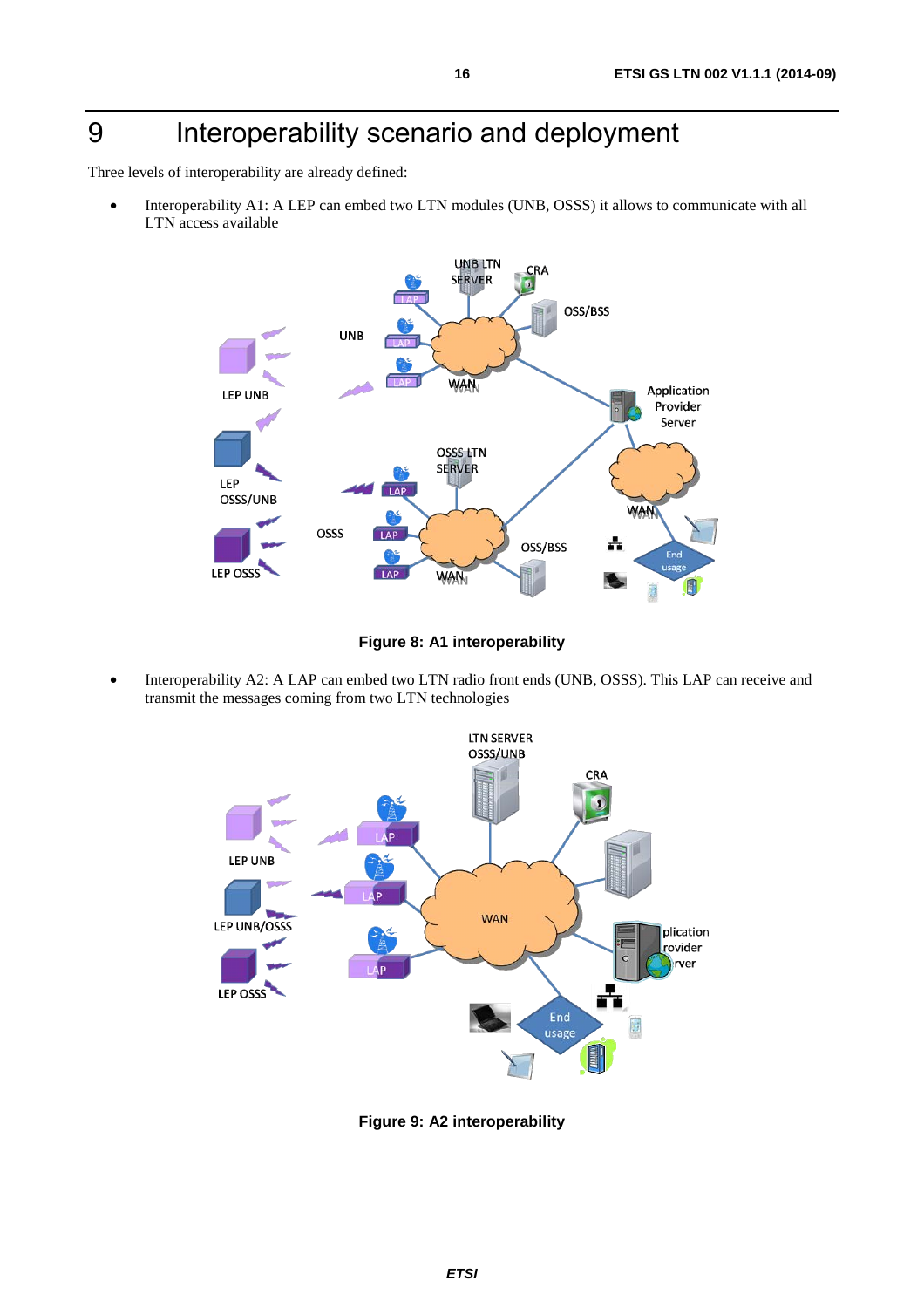

• Interoperability B1: Allows connection of a LAP using UNB and a LAP using OSSS to the same LTN server

**Figure 10: B1 interoperability**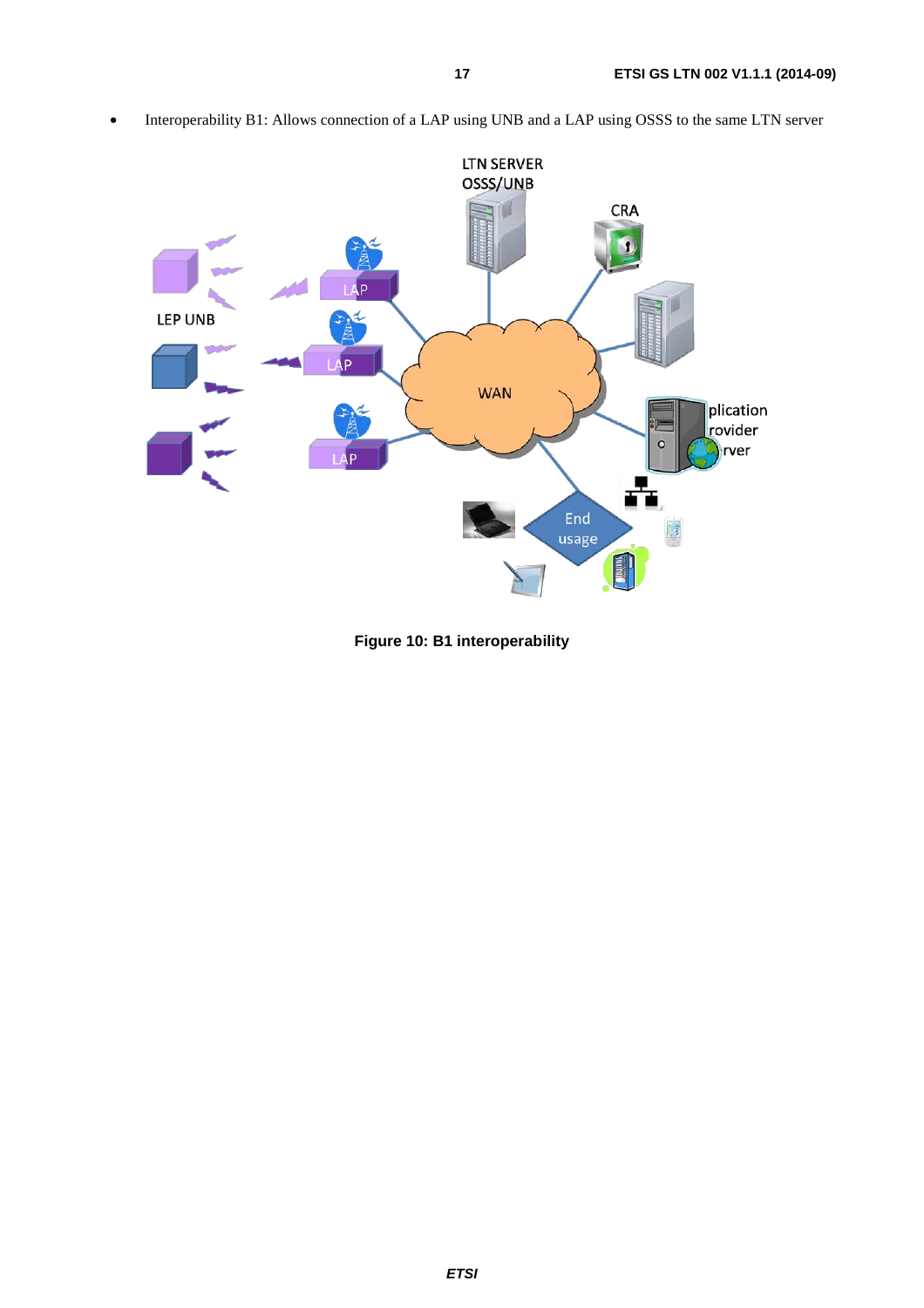## <span id="page-17-0"></span>Annex A (informative): Authors & contributors

The following people have contributed to the present document:

#### **Rapporteur**:

Dr Alain Gaudon, Sigfox

#### **Other contributors**:

Agneray Florent, HL2 Group SAS

Aurelien Cogoluegnes, Hewlett-Packard

Dr Benoît Ponsard, Kimeggi

Christophe Fourtet, Sigfox

Francois Sforza, Semtech

Jean Schwoerer, Orange

Le Hetet Bernard, HL2 Group SAS

Marie-Paule Odini, Hewlett-Packard

Marylin Arndt, Orange

Nicolas Sornin, Semtech

Olivier Seller, Semtech

Patrick Favennec, Covea

Vincenzo La Tosa, Elster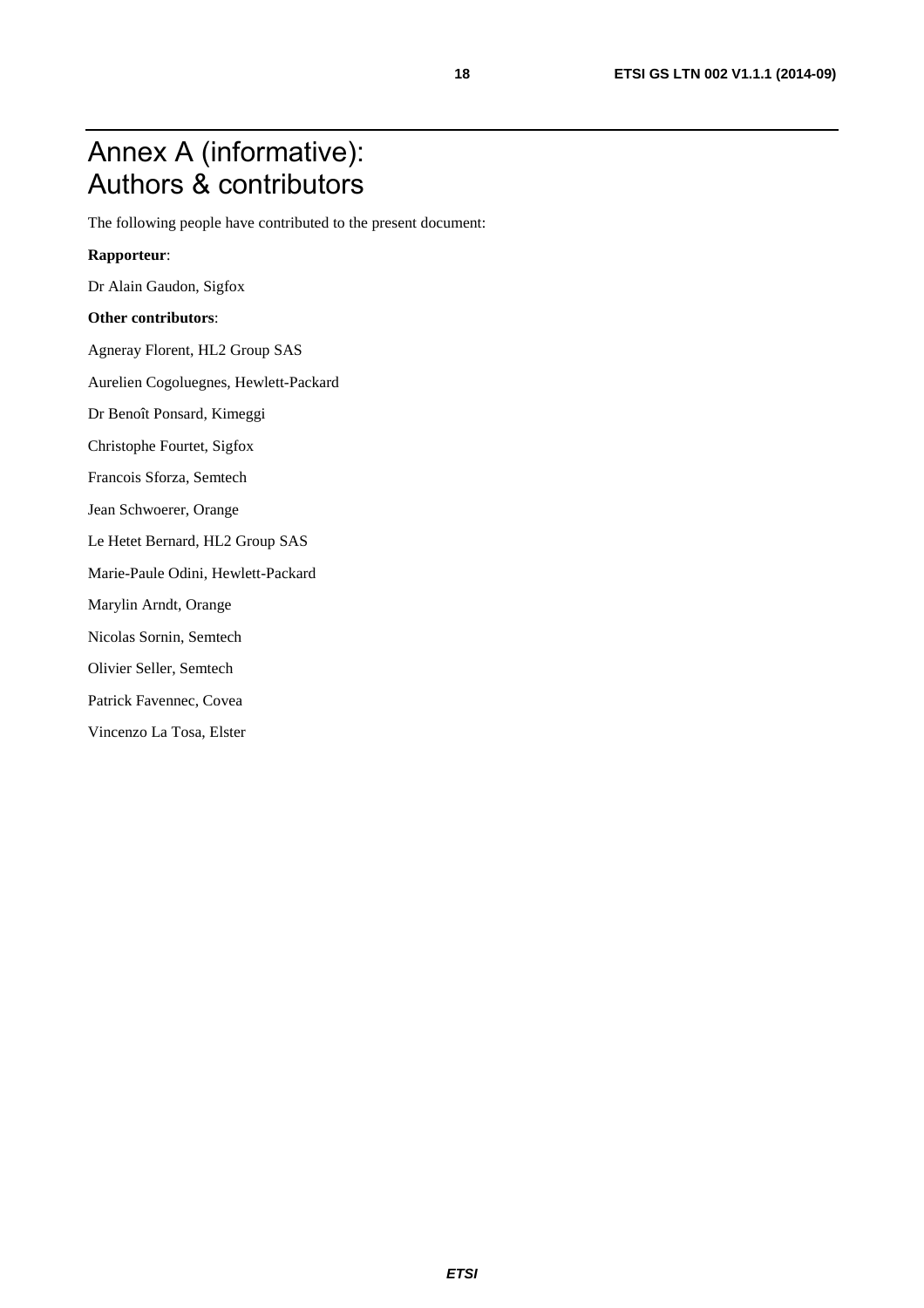# <span id="page-18-0"></span>Annex B (informative): Bibliography

ETSI TS 102 689: "Machine-to-Machine communications (M2M); M2M service requirements".

ETSI TS 102 690: "Machine-to-Machine communications (M2M); Functional architecture".

ETSI EN 300 220: "Electromagnetic compatibility and Radio spectrum Matters (ERM); Short Range Devices (SRD); Radio equipment to be used in the 25 MHz to 1 000 MHz frequency range with power levels ranging up to 500 mW".

ETSI EN 300 113-1: "Electromagnetic compatibility and Radio spectrum Matters (ERM); Land mobile service; Radio equipment intended for the transmission of data (and/or speech) using constant or non-constant envelope modulation and having an antenna connector; Part 1: Technical characteristics and methods of measurement".

ETSI EN 300 113-2: "Electromagnetic compatibility and Radio spectrum Matters (ERM); Land mobile service; Radio equipment intended for the transmission of data (and/or speech) using constant or non-constant envelope modulation and having an antenna connector; Part 2: Harmonized EN covering the essential requirements of article 3.2 of the R&TTE Directive".

FCC CFR 47 Part 15: "Telecommunication: Radio Frequency Devices".

ETSI EN 300 328: "Electromagnetic compatibility and Radio spectrum Matters (ERM); Wideband transmission systems; Data transmission equipment operating in the 2,4 GHz ISM band and using wide band modulation techniques; Harmonized EN covering the essential requirements of article 3.2 of the R&TTE Directive".

OMA-AD-LightweightM2M-V1\_0-20130607-D.

ETSI GS LTN 003: "Low Throughput Networks (LTN); Protocols and Interfaces".